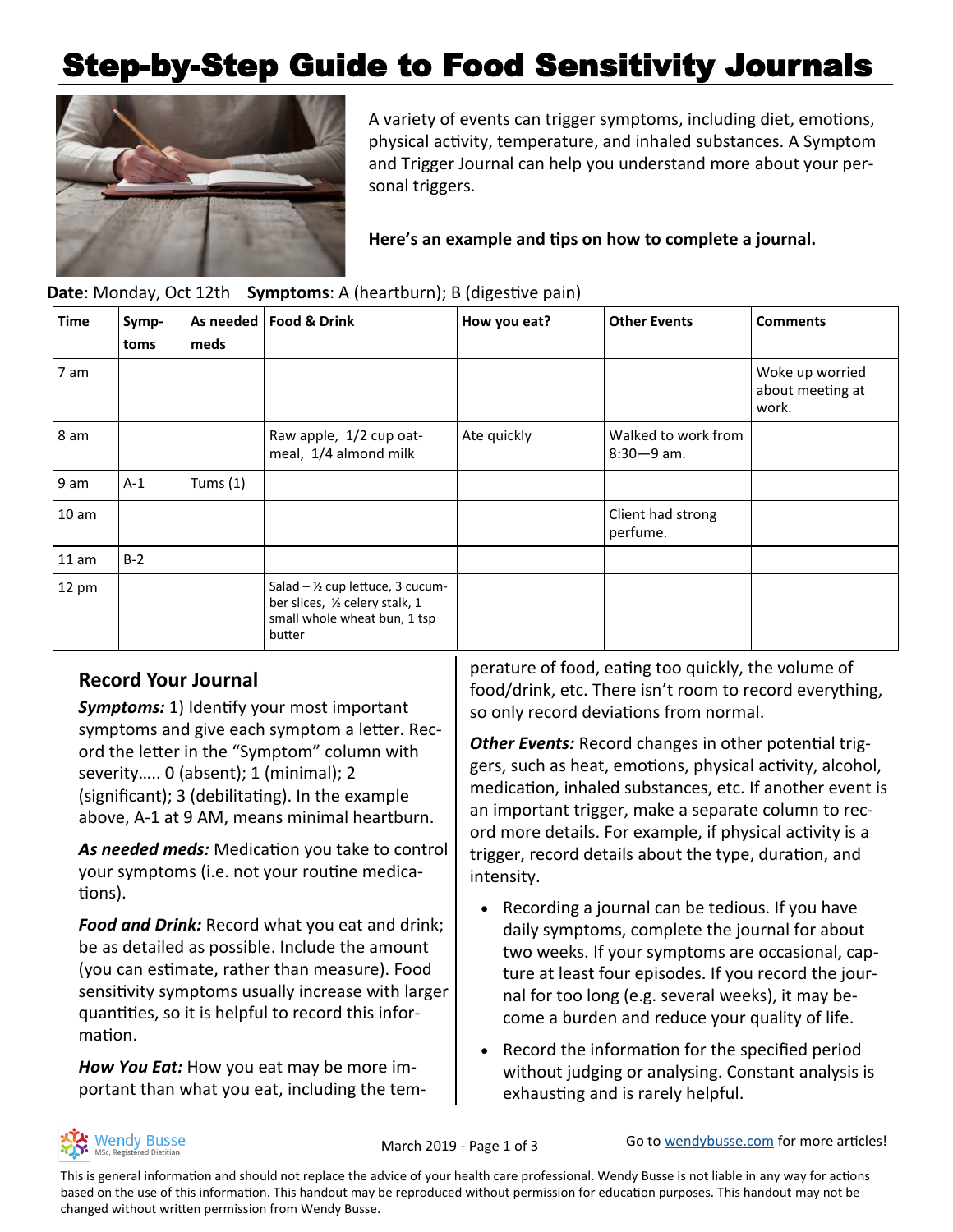### **Review Your Journal**

- When you finish recording your journal (e.g. two weeks), look for patterns between potential triggers and symptoms. In other words, identify events that increase or decrease symptoms.
- Rather than reviewing the entire journal at once, review it several times, looking at different aspects each time, such as a specific food.
- Look for patterns, rather than absolutes. If your symptoms increase most of the time after eating carrots (but not every single time), that is still a pattern.
- In addition to looking for triggers, you can also review your journal to see if anything makes your symptoms better. Clients often report improved symptoms on days when they engage in relaxing activities.
- Decreased "as needed medication" indicates improvement, even if your symptoms have not changed.
- Review your journal when you are relaxed and rested. Try gently breathing or another focusing activity. It is easier to see patterns when you are relaxed.
- •Consider asking a friend or family member to review your journal. However, it is a time consuming and challenging task, so accept when people decline

#### **Simplified Journals**

- Symptom and trigger journals are a lot of work.
- An alternative is to record your symptoms (three at most) with one or two events at the end of each day (rather than all day long).
- For example, if you want to know if stress affects your headaches, create a journal with these two variables. In the example below, you would record your headache severity in

the second column….. 0 (absent); 1 (minimal); 2 (significant); 3 (debilitating) and stress in the fourth column (create your own scoring system for this).

| Date  | Headache     |                                    | <b>Stress</b> |                 |
|-------|--------------|------------------------------------|---------------|-----------------|
|       | <b>Score</b> | <b>Comments</b>                    | Score         | <b>Comments</b> |
| Feb 1 | 2            | Headache by the<br>end of the day. | 4             | Average day     |
| Feb 2 |              | Felt good all day.                 | 8             | Busy day        |

- Score each variable at the end of the day- independently, trying not to let one influence how you rate the other. It can be tricky if both symptoms are subjective.
- Decide how long to record your journal. As discussed above, don't review it until you are finished recording.
- If you like graphs, a line graph would quickly show patterns between the variables you are recording.

#### **Working with the patterns you identify**

- A pattern does not mean cause and effect; it is just information. For example, if you record increased symptoms during your morning coffee, coffee may be a symptom trigger, or you may be more likely to notice symptoms when you were relaxed.
- If you have identified food as a potential trigger, the next step is to learn more about it. The most common tools are 1) elimination diet and food challenge: eliminate potential trigger(s) and then reintroduce them 2) rotation diet: For example, with a four-day rotation diet, you would eat a particular food, once in four days. If a specific food is troublesome, a symptom pattern should emerge. If your symptoms are inconsistent, despite a consistent intake, food is probably not a trigger.